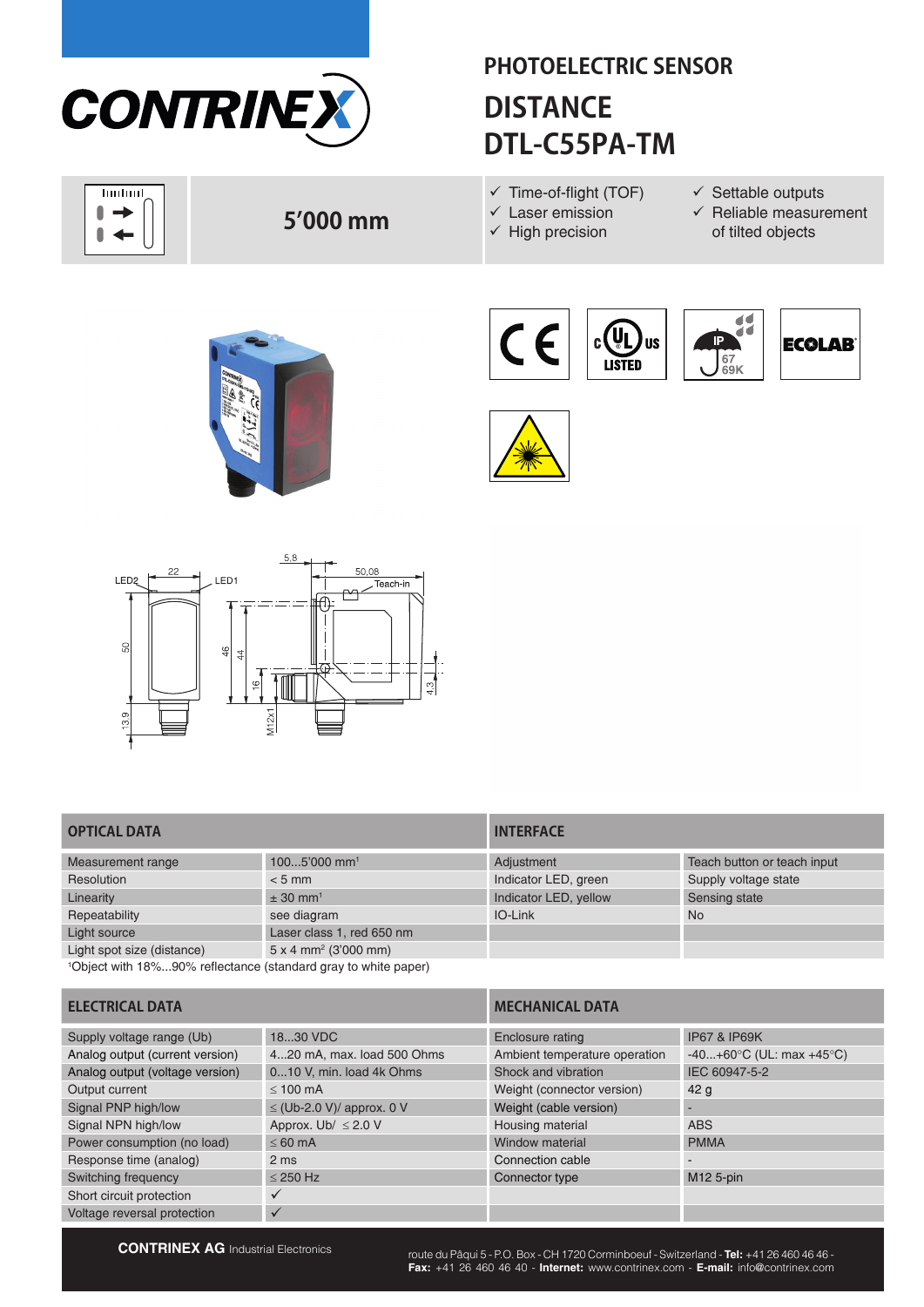### **MEASUREMENT RANGE CHARACTERISTIC CURVE (INVERTIBLE & ADJUSTABLE)**  $\mathbf{Q}_\mathrm{A}$ **Target Measurement range** 21.1 mA/11V 90% 100...5'000 mm 20 mA / 10V 18% 100...5'000 mm 6% 100...3'000 mm 4 mA / 0.09V 3.6 mA / 0.06V  $\mathbf Q$ High Low

#### **REPEATABILITY1**



 $6\sigma/1\sigma$  $[mm]$  $90\% /$  $18% /$ Ħ  $6% /$  $25/4.1$  $20/3.3$  $15/2.5$  $\mathsf{X}\left[\mathsf{m}\right]$  $\overline{0}$  $\overline{2}$  $\overline{3}$  $\blacktriangle$  $\overline{4}$  $X[m]$ Z

 $\overline{A}$ 1

1 At constant ambient conditions



#### **WIRING DIAGRAM PIN ASSIGNMENT**



 $A<sub>2</sub>$ 

| AVAILABLE TYPES |  |  |  |  |  |  |  |  |
|-----------------|--|--|--|--|--|--|--|--|
|-----------------|--|--|--|--|--|--|--|--|

| <b>Part number</b> | Part reference                                                                          | <b>Polarity</b>     | <b>Connection</b>   | <b>Output (A1)</b> | <b>Output (A2)</b> | Input $(A3)$ |  |
|--------------------|-----------------------------------------------------------------------------------------|---------------------|---------------------|--------------------|--------------------|--------------|--|
| 628 000 698        | DTL-C55PA-TMS-119-502                                                                   | PNP/NPN auto-detect | Connector M12 5-pin | Light/Dark-on      | $420$ mA           | Teach        |  |
| 628 000 699        | DTL-C55PA-TMS-119-503                                                                   | PNP/NPN auto-detect | Connector M12 5-pin | Light/Dark-on      | 010V               | Teach        |  |
|                    | Note: additional suffix can appear to indicate a revision version or a special version. |                     |                     |                    |                    |              |  |

Operators of the products we supply are responsible for compliance with measures for the protection of persons. The use of our equipment in applications where the safety of persons might be at risk is only authorized if the operator observes and implements separate, appropriate and necessary measures for the protection of persons and machines. Terms of delivery and rights to change design reserved.

**CONTRINEX AG** Industrial Electronics route du Pâqui 5 - P.O. Box - CH 1720 Corminboeuf - Switzerland - **Tel:** +41 26 460 46 46 -**Fax:** +41 26 460 46 40 - **Internet:** www.contrinex.com - **E-mail:** info@contrinex.com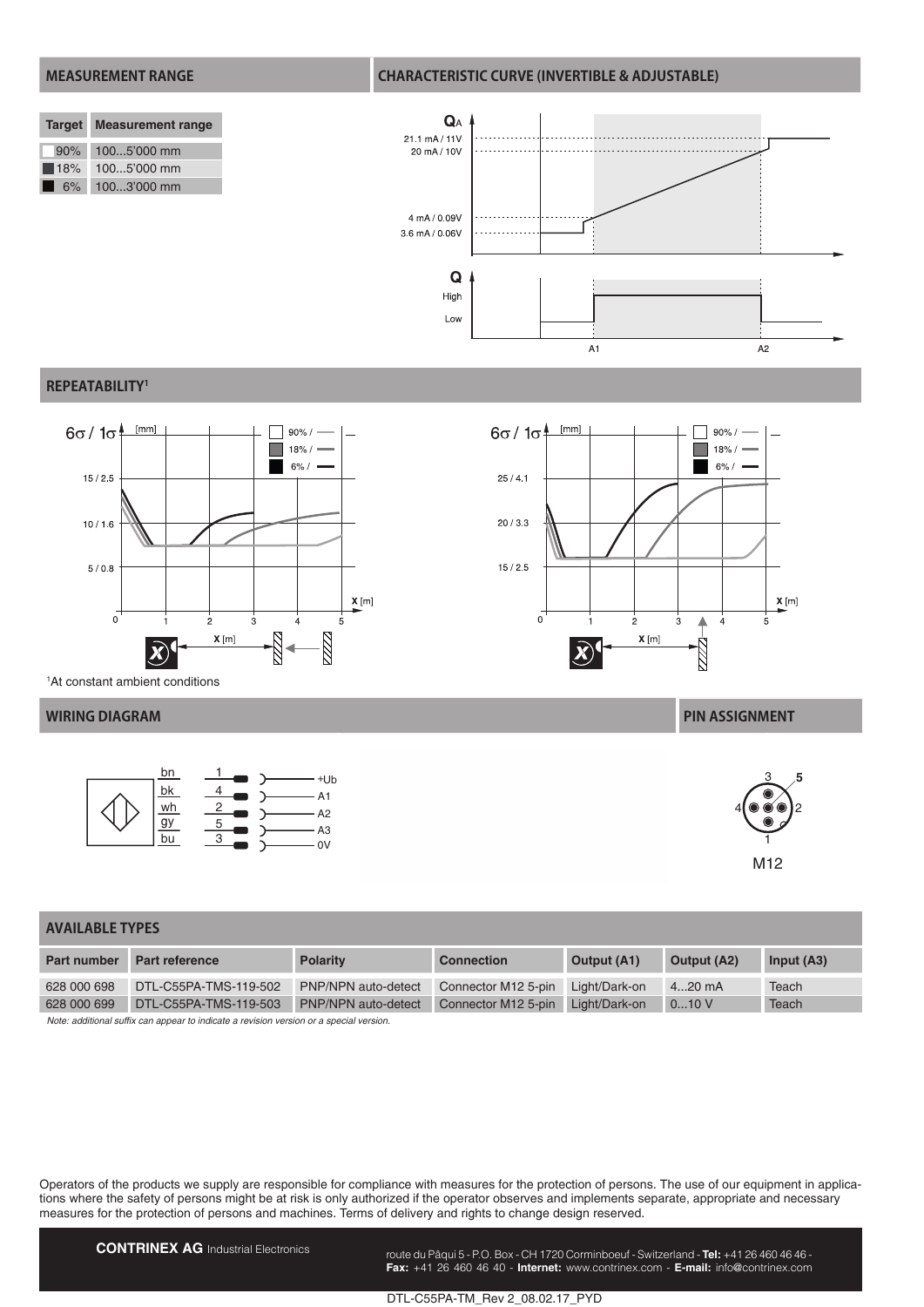

huduul l  $\rightarrow$  $\blacksquare$  $\blacktriangleleft$ 

# **DÉTECTEUR PHOTOÉLECTRIQUE DISTANCE DTL-C55PA-TM**

- $\checkmark$  Time-of-flight (TOF)
- $\checkmark$  Émission laser
- $\checkmark$  Haute précision
- $\checkmark$  Sorties réglables
- $\checkmark$  Détection fiable d'objets inclinés



**5'000 mm**







### **DONNÉES OPTIQUES INTERFACE**

| $1005'000$ mm <sup>1</sup>              | Réglage               | Bouton 'teach' ou entrée 'teach'  |
|-----------------------------------------|-----------------------|-----------------------------------|
| $< 5$ mm                                | Indicateur LED, vert  | État de la tension d'alimentation |
| $\pm$ 30 mm <sup>1</sup>                | Indicateur LED, jaune | État de détection                 |
| voir schéma                             | IO-Link               | <b>Non</b>                        |
| Laser classe 1, rouge 650 nm            |                       |                                   |
| $5 \times 4$ mm <sup>2</sup> (3'000 mm) |                       |                                   |
|                                         |                       |                                   |

1 Objet avec 18%...90% de réflectance (papier gris...blanc standard)

| Réglage               | Bouton 'teach' ou entrée 'teach'  |
|-----------------------|-----------------------------------|
| Indicateur LED, vert  | Etat de la tension d'alimentation |
| Indicateur LED, jaune | État de détection                 |
| IO-Link               | <b>Non</b>                        |
|                       |                                   |
|                       |                                   |

| <b>DONNÉES ÉLECTRIQUES</b>            |                              | <b>DONNÉES MÉCANIQUES</b>    |                                |  |
|---------------------------------------|------------------------------|------------------------------|--------------------------------|--|
| Tension d'alimentation (Ub)           | 1830 VDC                     | Indice de protection         | <b>IP67 &amp; IP69K</b>        |  |
| Sortie analogique (version courant)   | 420 mA, charge max. 500 Ohms | Temp. ambiante d'utilisation | $-40+60$ °C (UL: max $+45$ °C) |  |
| Sortie analogique (version tension)   | 010 V, charge min. 4k Ohms   | Chocs et vibrations          | IEC 60947-5-2                  |  |
| Courant de sortie                     | $< 100$ mA                   | Poids (version connecteur)   | 42 <sub>g</sub>                |  |
| Signal PNP high/low                   | ≤ (Ub-2.0 V)/ env. 0 V       | Poids (version câble)        |                                |  |
| Signal NPN high/low                   | env. Ub/ $\leq$ 2.0 V        | Matériau du boîtier          | <b>ABS</b>                     |  |
| Consommation (hors charge)            | $<60$ mA                     | Matériau de la fenêtre       | <b>PMMA</b>                    |  |
| Temps de réponse (analogique)         | 2 <sub>ms</sub>              | Câble de raccordement        |                                |  |
| Fréquence de commutation              | $< 250$ Hz                   | Type de connecteur           | M <sub>12</sub> 5 pins         |  |
| Protection contre les courts circuits | $\checkmark$                 |                              |                                |  |
| Protection contre les inversions      | $\checkmark$                 |                              |                                |  |

**CONTRINEX SA** Electronique Industrielle route du Pâqui 5 - P.O. Box - CH 1720 Corminboeuf - Switzerland - **Tel:** +41 26 460 46 46 -**Fax:** +41 26 460 46 40 - **Internet:** www.contrinex.com - **E-mail:** info@contrinex.com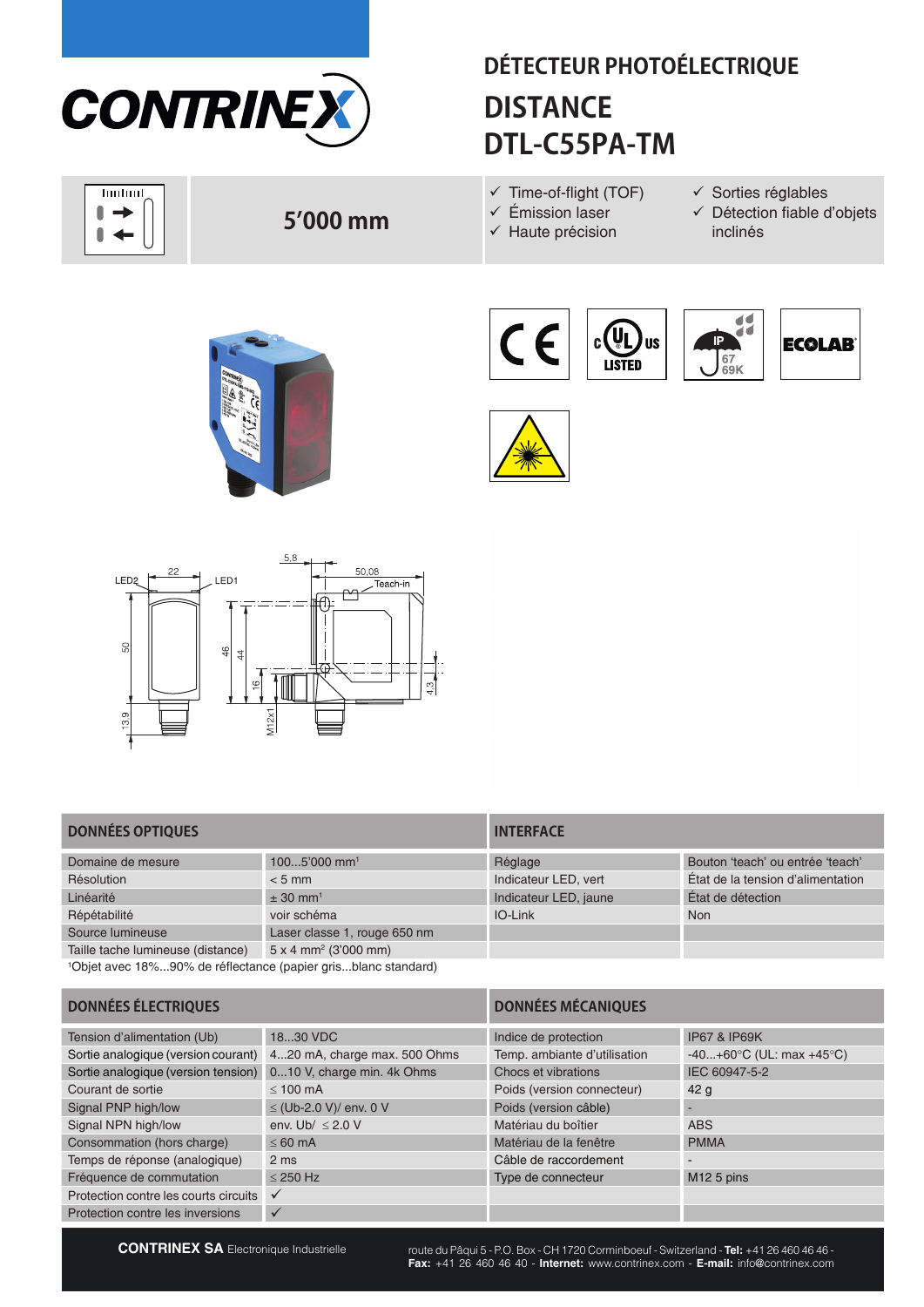### **DOMAINE DE MESURE CARACTÉRISTIQUE DE LA COURBE (INVERSIBLE & RÉGLABLE)**  $Q_A$ **Cible Domaine de mesure** 21.1 mA/11V 90% 100...5'000 mm 20 mA / 10V 18% 100...5'000 mm 6% 100...3'000 mm 4 mA / 0.09V 3.6 mA / 0.06V  $\mathbf Q$ High Low

#### **RÉPÉTABILITÉ1**



1 Dans des conditions ambiantes constantes

#### **SCHÉMA DE RACCORDEMENT ATTRIBUTION DES PINS**

![](_page_3_Figure_5.jpeg)

![](_page_3_Figure_6.jpeg)

 $\overline{A}$ 1

 $A<sub>2</sub>$ 

![](_page_3_Figure_8.jpeg)

| <b>TYPES DISPONIBLES</b>                                                                               |                       |                      |                     |                       |             |             |
|--------------------------------------------------------------------------------------------------------|-----------------------|----------------------|---------------------|-----------------------|-------------|-------------|
| No. d'article                                                                                          | <b>Désignation</b>    | Polarité             | Raccordement        | Sortie (A1)           | Sortie (A2) | Entrée (A3) |
| 628 000 698                                                                                            | DTL-C55PA-TMS-119-502 | PNP/NPN détect, auto | Connect. M12 5 pins | en/sans récept.       | 420 mA      | Teach       |
| 628 000 699                                                                                            | DTL-C55PA-TMS-119-503 | PNP/NPN détect, auto | Connect. M12 5 pins | en/sans récept. 010 V |             | Teach       |
| Remarque: la présence d'un suffixe supplémentaire indique une version révisée ou une version spéciale. |                       |                      |                     |                       |             |             |

Les exploitants des produits que nous fournissons sont tenus d'assurer des mesures adéquates de protection des personnes. L'utilisation de nos appareils dans des applications comportant un risque possible pour la sécurité des personnes n'est admissible que si l'exploitant observe et met en œuvre des mesures séparées, appropriées et nécessaires pour la protection des personnes et des machines. Sous réserve de modifications et de possibilités de livraison.

CONTRINEX SA Electronique Industrielle route du Pâqui 5 - P.O. Box - CH 1720 Corminboeuf - Switzerland - Tel: +41 26 460 46 46 -**Fax:** +41 26 460 46 40 - **Internet:** www.contrinex.com - **E-mail:** info@contrinex.com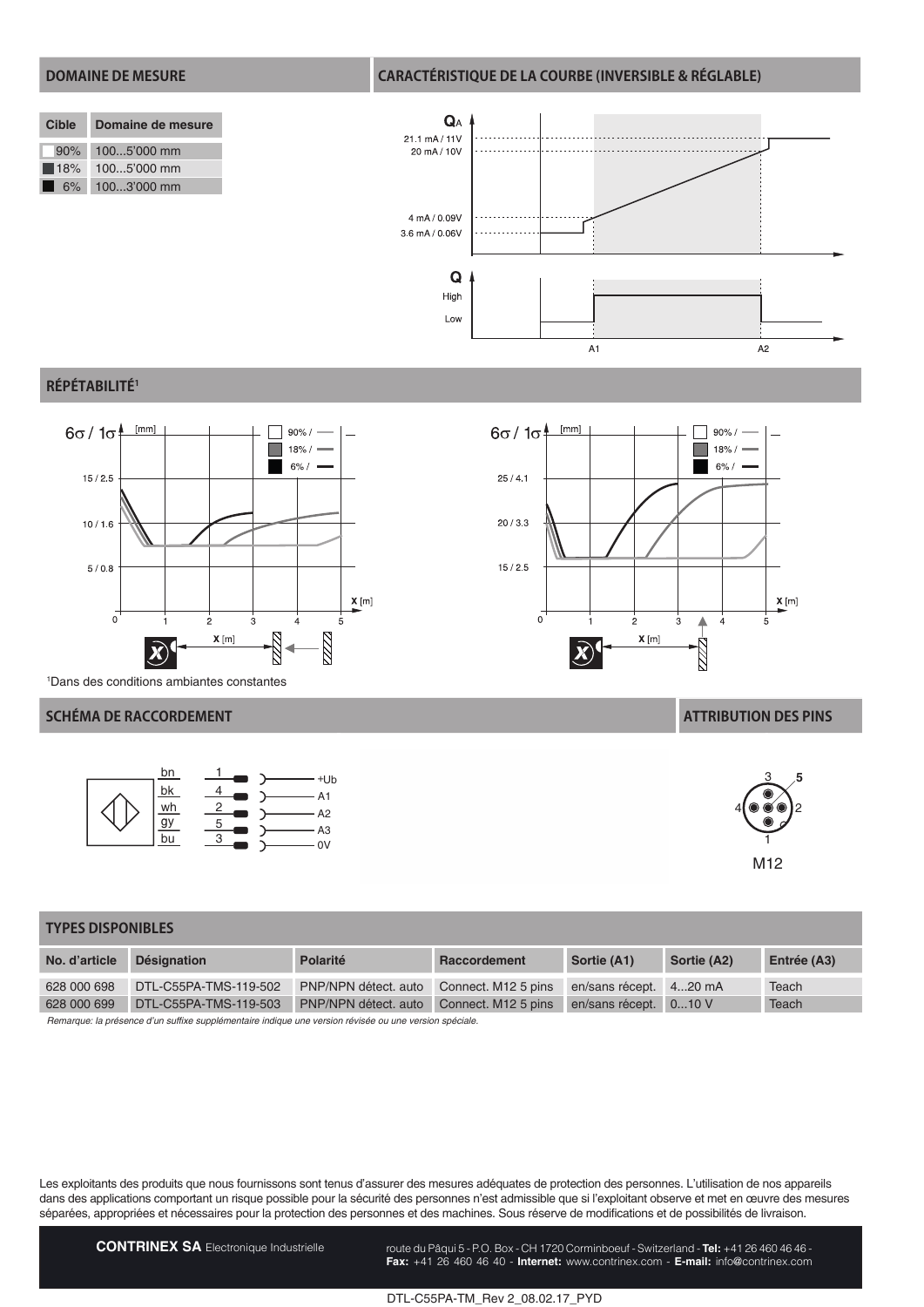![](_page_4_Picture_0.jpeg)

huduul ſ  $\overline{\phantom{a}}$  $\blacktriangleleft$ 

## **PHOTOELEKTRISCHER SENSOR DISTANZ DTL-C55PA-TM**

 $\checkmark$  Time-of-flight (TOF)  $\checkmark$  Laseremission

 $\checkmark$  Hohe Präzision

- $\checkmark$  Ausgänge einstellbar
- $\times$  Zuverlässiges Erkennen gekippter Objekten

![](_page_4_Picture_5.jpeg)

![](_page_4_Picture_6.jpeg)

![](_page_4_Picture_7.jpeg)

![](_page_4_Picture_8.jpeg)

![](_page_4_Picture_9.jpeg)

### **OPTISCHE DATEN INTERFACE**

| Messbereich                   | $1005'000$ mm <sup>1</sup>              | Einstellung       | Teach-Taste oder - Eingang  |
|-------------------------------|-----------------------------------------|-------------------|-----------------------------|
| Auflösung                     | $< 5$ mm                                | Anzeige-LED, grün | Versorgungsspannungs-Status |
| Linearität                    | $\pm$ 30 mm <sup>1</sup>                | Anzeige-LED, gelb | Erfassungsstatus            |
| Wiederholgenauigkeit          | siehe Schema                            | IO-Link           | <b>Nein</b>                 |
| Lichtquelle                   | Laserklasse 1, rot 650 nm               |                   |                             |
| Lichtfleckgrösse (Entfernung) | $5 \times 4$ mm <sup>2</sup> (3'000 mm) |                   |                             |

1 Objekt mit 18...90% Reflexion (standardgraues...-weisses Papier)

| IIN I ENI AVE     |                             |
|-------------------|-----------------------------|
| Einstellung       | Teach-Taste oder - Eingang  |
| Anzeige-LED, grün | Versorgungsspannungs-Status |
| Anzeige-LED, gelb | Erfassungsstatus            |
| IO-Link           | <b>Nein</b>                 |
|                   |                             |
|                   |                             |

**ELECTRISCHE DATEN MECHANISCHE DATEN** Versorgungsspannungsber. (Ub) 18...30 VDC Schutzart Schutzart IP67 & IP69K Analogausgang (Stromversion) 4...20 mA, max. Last 500 Ohms Umgebungstemperatur Betrieb -40...+60°C (UL: max +45°C) Analogausg. (Spannungsversion) 0...10 V, min. Last 4k Ohms Schocks und Vibrationen IEC 60947-5-2 Ausgangsstrom ≤ 100 mA Gewicht (Steckerversion) 42 g PNP-Signal high/low  $\leq$  (Ub-2.0 V)/ ca. 0 V Gewicht (Kabelversion) NPN-Signal high/low ca. Ub/ ≤ 2.0 V Gehäusematerial ABS Stromaufnahme (ohne Last) ≤ 60 mA Fenstermaterial PMMA Ansprechzeit (analog) 2 ms Anschlusskabel - Anschlusskabel - Anschlusskabel - Anschlusskabel - Anschlusskabel Schaltfrequenz ≤ 250 Hz Anschlussstecker M12 5-Pin Kurzschlussschutz<br>Verpolungsschutz v Verpolungsschutz

**CONTRINEX AG** Industrielle Elektronik route du Pâqui 5 - P.O. Box - CH 1720 Corminboeuf - Switzerland - **Tel:** +41 26 460 46 46 -**Fax:** +41 26 460 46 40 - **Internet:** www.contrinex.com - **E-mail:** info@contrinex.com

**5'000 mm**